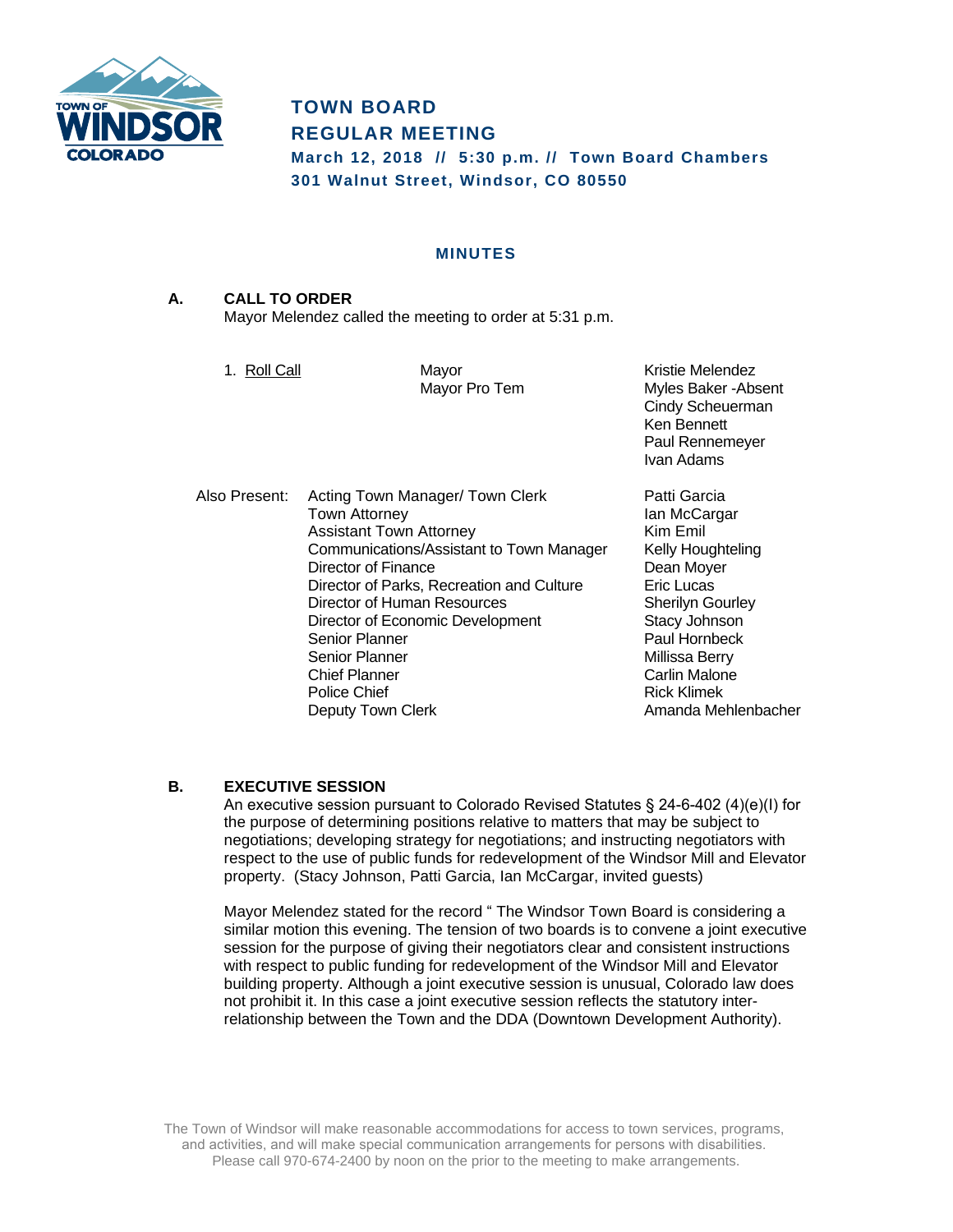Each entity has an interest in redevelopment of this property in a manor consistent with their mutual objectives for promoting economic vitality in the downtown area.

**Town Board Member Rennemeyer moved to go into an executive session pursuant to Colorado Revised Statutes §§ 24-6-402 (4)(e)(I) and (4) (b) for the purpose of determining positions relative to matters that may be subject to negotiations, developing strategy for negotiations, and instructing negotiators; with respect to the use of public funds for redevelopment of the Windsor Mill and Elevator property.(Ian McCargar, Patti Garcia, Stacy Johnson and invited guests); Town Board Member Scheuerman seconded the motion. Roll call on the vote resulted as follows: Yeas – Scheuerman, Bennett, Melendez, Rennemeyer, Adams; Nays- None; Motion passed.**

The Windsor Downtown Development Authority conducted their own roll call and went into executive session.

Upon returning to the regular meeting, Mayor Melendez advised that if any participants in the Executive Session believed the session contained any substantial discussion of any matters not included in the motion to convene the Executive Session, or believed any improper action occurred during the Session in violation of the Open Meetings Law; such concerns should now be stated. Hearing none, the Regular Meeting resumed at 7:01 p.m.

**A.** 1. Pledge of Allegiance

Town Board Member Bennett led the pledge of allegiance.

2. Review of Agenda by the Board and Addition of Items of New Business to the Agenda for Consideration by the Board

**Town Board Member Rennemeyer moved to strike item E. from the agenda and approve as amended; Town Board Member Adams seconded the motion. Roll call on the vote resulted as follows: Yeas – Scheuerman, Bennett, Rennemeyer, Adams, Melendez; Nays- None; Motion passed.**

- 3. Introduction of New Employees to the Board S. Gourley Aaron McConnaughey – Police Officer Natalie Cuellar – Community Service Officer Natasha Drtina – Community Service Officer Corrine Millington – IT Manager Aaron Walker – Parks Maintenance Technician Cole Bennington – Parks Maintenance Operator Robert Worthen - Parks Operations Manager Matthew Lee - Recreation Coordinator-Athletics
- 4. Proclamation National Intellectual/Developmental Disabilities Awareness Month Mayor Melendez read the Proclamation for Intellectual/Developmental Disabilities Awareness Month.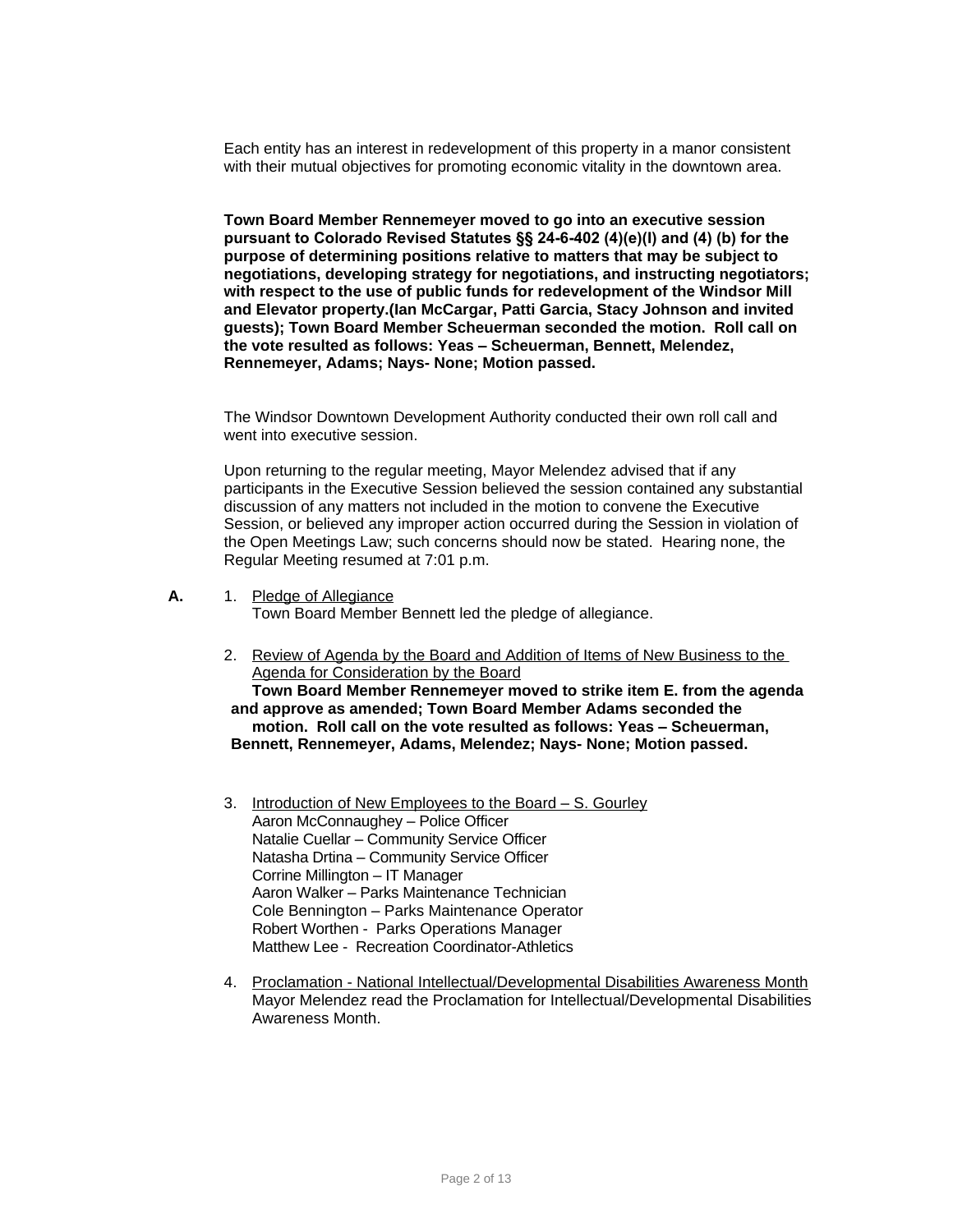Vincent Scott the father of Jack Scott, a student at Windsor Middle School, approached the Board and thanked the Mayor for the proclamation. Mr. Vincent Scott serves on the Board of Directors for the Arc of Weld County, an organization that preserves and protects the rights of IDD (Intellectual Developmental Disabilities) children and adults. Mr. Scott extended an invitation to the Board and their families to attend an open house on March 20, 2018 for the Arc of Weld County as well as Film Festival on March 28, 2018 located at the Kress Theater in Greeley.

- 5. Board Liaison Reports
	- Mayor Pro Tem Baker Parks, Recreation & Culture Advisory Board; North Front Range/MPO alternate Mayor Pro Tem Baker - Absent
	- Town Board Member Scheuerman Water & Sewer Board; Clearview Library Board

Town Board Member Scheuerman reported the Clearview Library has not met since last meeting.

Town Board Member Scheuerman reported the Water & Sewer Board will conduct a special meeting March 21, 2018 at 6:30am.

 Town Board Member Bennett – Planning Commission; Windsor Housing Authority

Town Board Member Bennett reported the Windsor Housing Authority will meet next Tuesday afternoon.

Mr. Bennett reported the Planning Commission met last Wednesday and discussed a site plan for Burger King and conducted the public hearing for The Ridge at Harmony Road, both are included on tonight's agenda.

- Town Board Member Rennemeyer Historic Preservation Commission; Great Western Trail Authority; Chamber of Commerce Town Board Member Rennemeyer had no report
- Town Board Member Adams Tree Board; Poudre River Trail Corridor Board

Town Board Member Adams had no report

 Mayor Melendez – Downtown Development Authority; North Front Range/MPO

Mayor Melendez reported that the Downtown Development Authority has not met since last meeting.

Mayor Melendez reported that the North Front Range/MPO met March 1, 2018. A report was given from the Air Pollution Control Division within the Colorado Department of Public Health and Environment. The division reported that the State's effort to reduce greenhouse gas emissions among those efforts includes:

- o Revising the Colorado Climate Plan to refine the states strategies for mitigating and adapting to the efforts of climate change.
- o Goal of 940,000 electric vehicles in the state by 2030
- o Reduce carbon dioxide emissions from the electricity sector 25% by 2025 and 35% by 2030

The division also briefed the commission on the forecast of the high ozone days and encourages voluntary ozone reduction measures. Further, the commission received a RAQC (Regional Air Quality Council) report from EPA (Environmental Protection Agency) Regional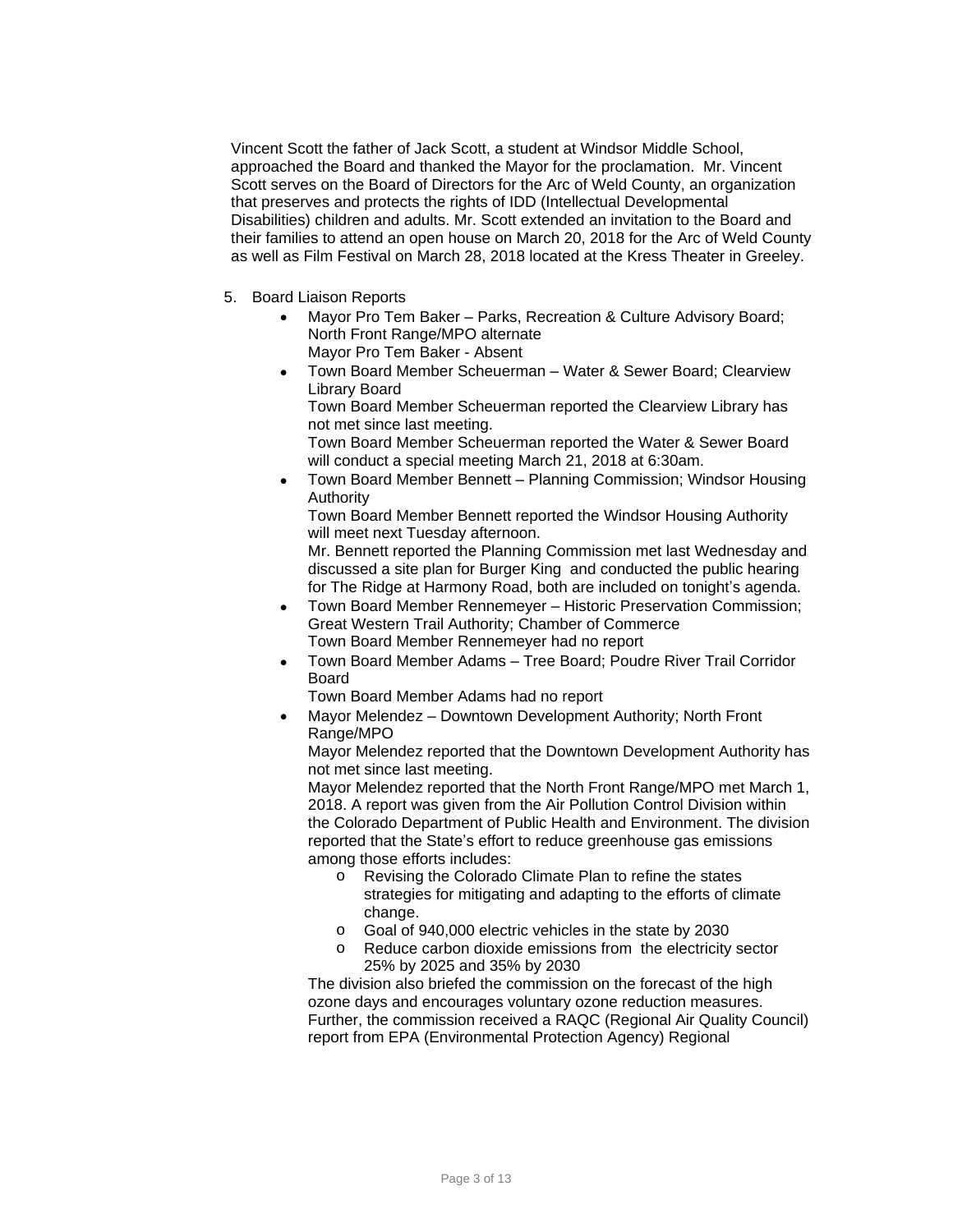Administrator, Doug Benevento. Mayor Melendez elaborated on the report and stated she would like to see the Town of Windsor participate in the Mow Down Pollution – Lawnmower Exchange Program which includes the replacement of gasoline-powered commercial lawn and garden equipment with battery or propane powered equipment. Mayor Melendez concluded by stating the North Front Range/ MPO granted a request from the Town of Eaton to expedite their 5<sup>th</sup> Street and Union Pacific Railroad Crossing improvement project.

#### 6. Public Invited to be Heard

Mayor Melendez opened the meeting up for public comment

Miss Rodeo Colorado 2018, Alex Hyland, 37770 Jaz Rd. Windsor, CO., approached the Board and thanked them for the reimbursement of her fundraiser in February which took place at the Windsor Recreation Center.

## **B. CONSENT CALENDAR**

- 1. Minutes of the February 26, 2018 Regular Meeting A. Mehlenbacher
- 2. Resolution No. 2018-24 A Resolution Making Certain Findings of Fact Concerning the Thornton Farm 24 Annexation to the Town of Windsor, Colorado; Determining Substantial Compliance with Section 31-12-101, ET SEQ., C.R.S., "The Municipal Annexation Act of 1965"; and Establishing Dates for Public Hearings Before the Planning Commission and the Town Board of the Town of Windsor, Colorado, with Regard to the Thornton Farm 24 Annexation – City of Thornton, applicant/ Kevin Woods, City Manager and Mark Koleber, Water Project Director, applicant's representative – M. Berry
- 3. Resolution No. 2018-25 A Resolution of the Town Board of the Town of Windsor, Colorado Authorizing the Town Clerk to Appoint Election Judges of Election for the Regular Election to be Held on Tuesday, April 3, 2018 – P. Garcia
- 4. Resolution No. 2018-26 A Resolution Approving and Accepting a Deed of Easement and Right of Way from Knievel and Cook for a Twenty-Four Inch Water Line – O. Herrera
- 5. Report of Bills for February 2018 D. Moyer **Town Board Member Scheuerman moved to approve the consent calendar**
- **as presented; Town Board Member Bennett seconded the motion. Roll call on the vote resulted as follows: Yeas – Scheuerman, Bennett, Rennemeyer, Adams, Melendez; Nays- None; Motion passed.**

## **C. BOARD ACTION**

- 1. Site Plan Presentation River Valley Crossing Subdivision 1st Filing Lot 4 -Burger King Restaurant - Joe Lukas of Lukas Family, LP, owner/applicant; Ric Hattman of Hattman Associates, applicant's representative
	- Staff presentation: Millissa Berry, Senior Planner

The owner/applicant, Mr. Joe Lukas, Lukas Family LP, represented by Mr. Ric Hattman of Hattman Associates, is proposing a new site development in the River Valley Crossing 1<sub>st</sub> Filing Subdivision. The site of the proposed Burger King Restaurant is located at the southwest corner of Main and 16th Streets and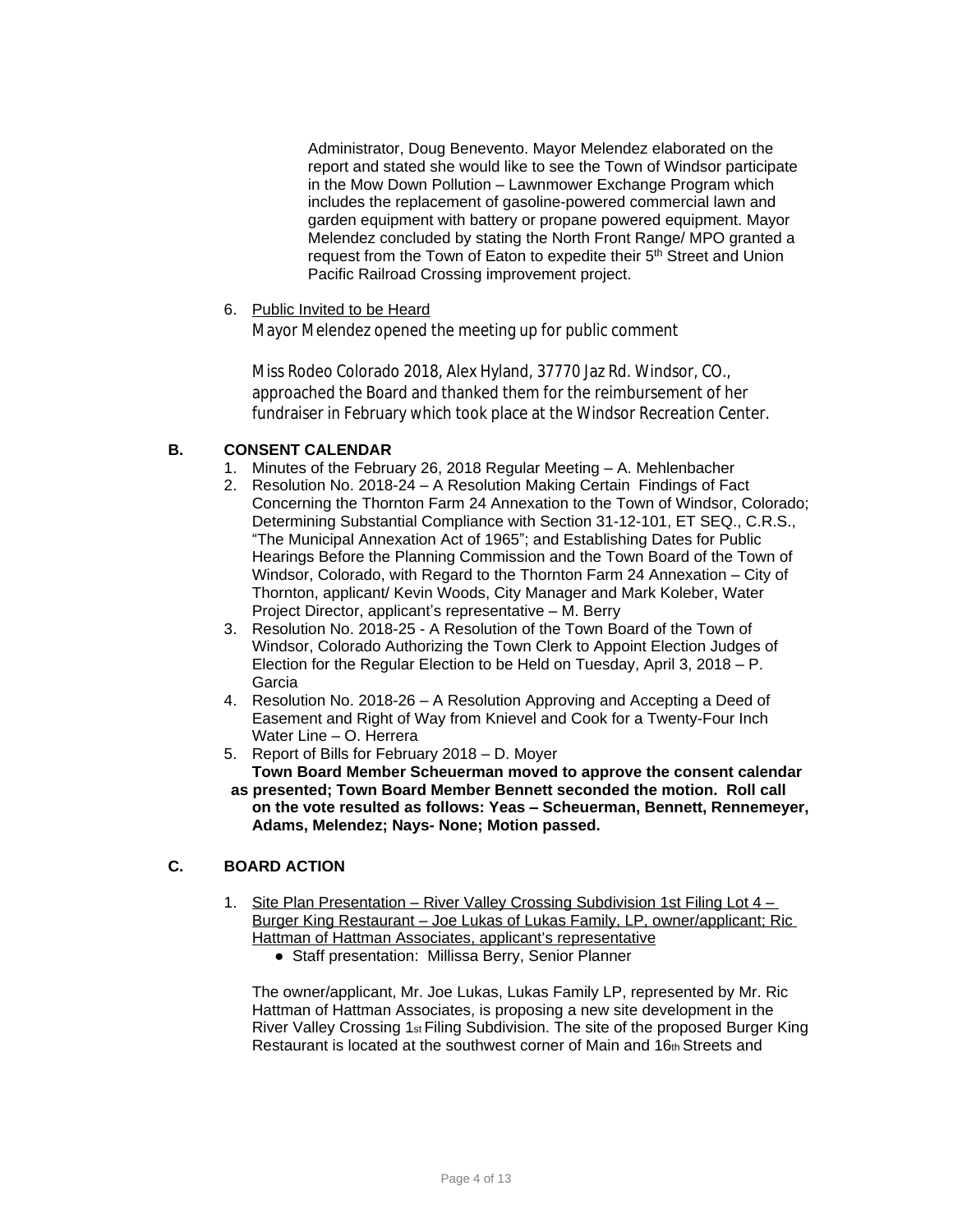directly east of the Christian Brothers Automotive site. The site is zoned General Commercial (GC) and is located adjacent to other GC zoned properties.

Overall development characteristics include:

- total lot area of 1.3 acres
- approximately 43% landscaped area
- 3,443 square foot building
- 41 parking stalls (25 required)
- $\bullet$  access from a private drive off of 16th Street

Building characteristics include:

- building facades
	- o brick with an accent brick wainscot
	- o vintage wood cement fiber board
- accent materials
	- o ceramic tile around main entry
	- o metal awnings
- colors: mix of tans for field with red and aluminum accents
- building height of 18'
- a flat roof with varied roofline
- drive-thru

Additional site details can be seen in the enclosed staff PowerPoint.

The current presentation is intended for the Town Board's information. Should the Town Board have any comments or concerns pertaining to this project, please refer such comments to staff during the presentation so that they may be addressed during staff's review of the project. The site plan will be reviewed and approved administratively by staff; however, if the project reviews process reveals issues that cannot be resolved between the applicant and staff, the site plan will be brought back to the Planning Commission and Town Board for review.

Additionally, the site plan was reviewed by the Planning Commission at its March 7, 2018 regular meeting.

No recommendation, as this item is for presentation purposes.

Town Board Member Bennett expressed his concern regarding the west elevation and its lack of appeal. Mr. Bennett inquired about the type of landscaping along the surrounding area.

> Ms. Berry stated that Christian Brothers Automotive will be located directly to the west with a mix of shade trees and evergreen to obstruct the view of the west elevation.

Mayor Melendez inquired about the north elevation and if an entrance will be located near the drive-through.

Ms. Berry responded that the main entrance will be located on the south elevation as well as the east elevation

2. Ordinance No. 2018-1557 - An Ordinance of the Town Board of the Town of Windsor, Colorado, Approving the Service Plan for Ptarmigan West Metropolitan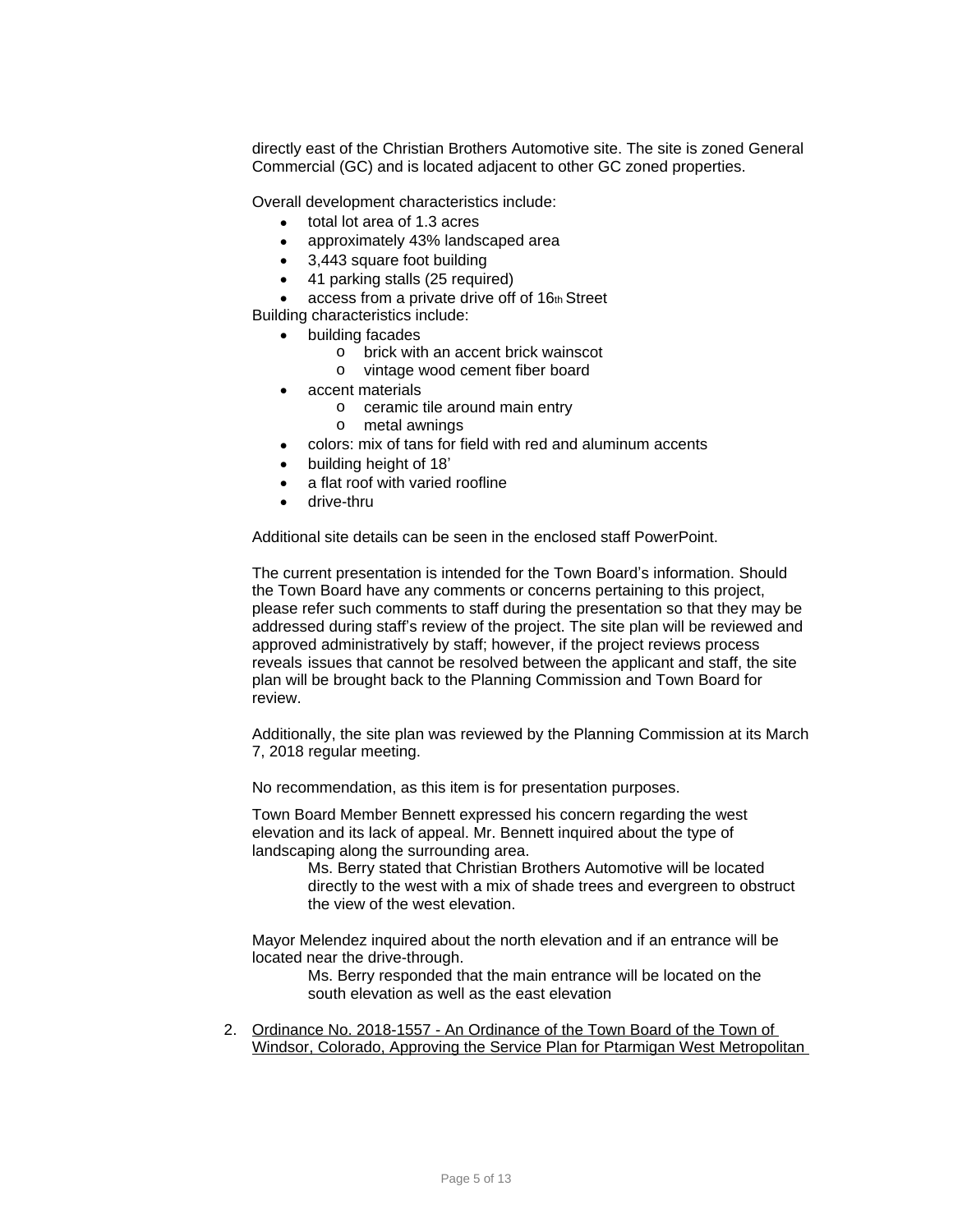District Nos. 1-3, and Authorizing the Execution of an Intergovernmental Agreement Between the Town and the Districts *Super Majority vote on required on Second Reading*

- Second reading
- Legislative action
- Staff presentation: Ian McCargar, Town Attorney

The Ptarmigan West Metropolitan Districts No's. 1-3 propose to organize and serve the land area controlled by Tom Muth at the northeast corner of I-25 and State Highway 392. The Districts' counsel has worked closely with the Town's Metropolitan District Special Counsel, Carolyn Steffl, to adhere closely to the Town's Model Service Plan. Ms. Steffl's Memorandum dated February 20, 2018, provides the legal details regarding the proposed service plan for these proposed new districts.

Given that the Districts have adhered closely to the Town's Model Service Plan, Ms. Steffl is recommending approval.

Staff recommends the Town Board adopt Ordinance No. 2018-1557; supermajority vote required on second reading.

Mayor Melendez asked if anyone in the audience wished to speak on this matter. There was none

**Town Board Member Rennemeyer moved to approve Ordinance No. 2018- 1557 – An Ordinance of the Town Board of the Town of Windsor, Colorado Approving the Service Plan for Ptarmigan West Metropolitan District Nos. 1-3, and Authorizing the Execution of an Intergovernmental Agreement Between the Town and the Districts; Town Board Member Bennett seconded the motion. Roll call on the vote resulted as follows: Yeas – Scheuerman, Bennett, Rennemeyer, Adams, Melendez; Nays- None; Motion passed.**

- 3. Public Hearing Final Major Subdivision Plat The Ridge at Harmony Road 2<sup>nd</sup> Filing – Jeff Mark, The Landhuis Company, applicant
	- Quasi-judicial
	- Staff presentation: Paul Hornbeck, Senior Planner

**Town Board Member Adams moved to open the public hearing; Town Board Member Scheuerman seconded the motion. Roll call on the vote resulted as follows: Yeas – Scheuerman, Bennett, Rennemeyer, Adams, Melendez; Nays- None; Motion passed.**

Mr. Bennett stated, "Madam Mayor, for the record I would like to disclose that in my capacity as Town Board Liaison to the Planning Commission, I was present at the Planning Commission meeting during which this matter was previously presented. I wish to state that my participation during the Planning Commission proceedings has no way influenced me in my capacity as a Town Board member this evening. I will make my decision and cast my vote this evening based solely on the evidence that is presented during this public hearing."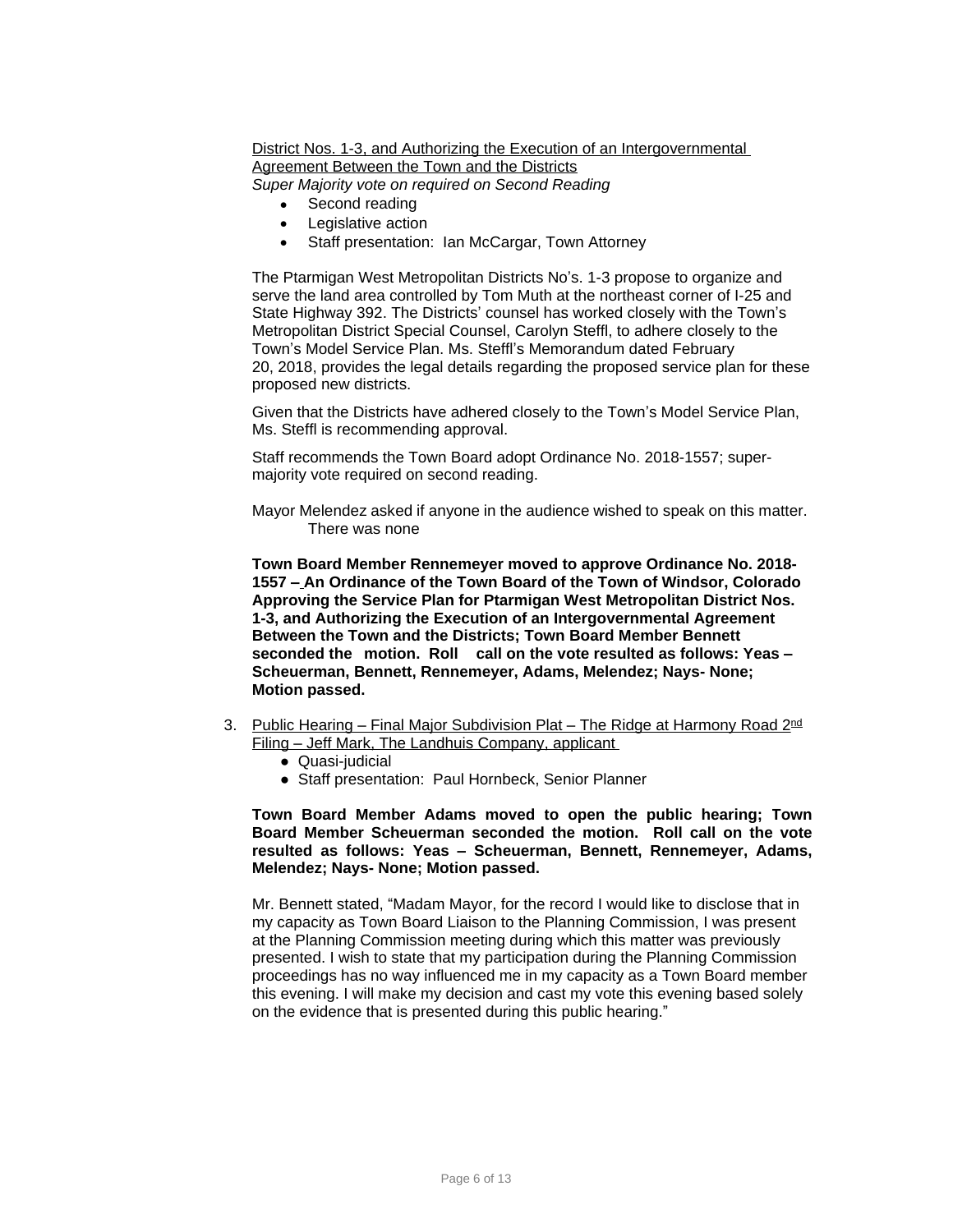The applicant, Mr. Jeff Mark of The Landhuis Company, has submitted a final major subdivision plat, known as The Ridge at Harmony Road 2nd Filing. The subdivision encompasses approximately 283 acres and is zoned Residential Mixed Use (RMU).

Final Plat characteristics:

- 252 single-family residential lots;
- Average lot size of 7,461 square feet;
- Town of Windsor park site to be dedicated with this plat  $= 3.4$  acres
- $\bullet$  RE-4 school district site school site to be dedicated with this plat = 10 acres
- 16 acres of public right-of-way dedication
- $\bullet$  4 future development tracts = approximately 164 acres;
- 7 open space tracts for drainage, utilities, and access = 35 acres
- 10 acre tract for oil & gas development
- Offsite improvements will include widening of Harmony Road to four lanes with a landscaped median and improvements to Weld County Road 13

The applicant held a neighborhood meeting on April 18, 2017 in accordance with Chapter 16, Article XXXI of the Municipal Code. There were approximately ten neighbors in attendance. Please see the enclosed neighborhood meeting notes for discussion topics and responses.

At their March 7, 2018 meeting, the Planning Commission forwarded to Town Board a recommendation of approval, subject to the following conditions:

- 1. Applicant shall enter into a development agreement with the Town prior to recording of the subdivision plat
- 2. All outstanding staff comments on subdivision plat, improvement drawings, and related documents shall be addressed prior to recording of the subdivision plat

Staff requests that the following be entered into the record:

- Application and supplemental materials
- Staff memorandum and supporting documents
- All testimony received during the public hearing
- Recommendation

Mayor Melendez asked if there were any questions from Town Board members

Town Board Member Scheuerman inquired as to the future location of the park, school and oil and gas development sites.

Mr. Hornbeck displayed the location of the purposed development sites on the subdivision plat.

Town Board Member Bennett inquired about what section of Harmony that will be expanded to four lanes.

Mr. Hornbeck indicated that it will be the entire mile long section

associated with the frontage road which may be phased with the  $2<sup>nd</sup>$  and 3 rd filings.

Mr. Bennett inquired about the improvements to County Road 13 and if there are plans to add a traffic light.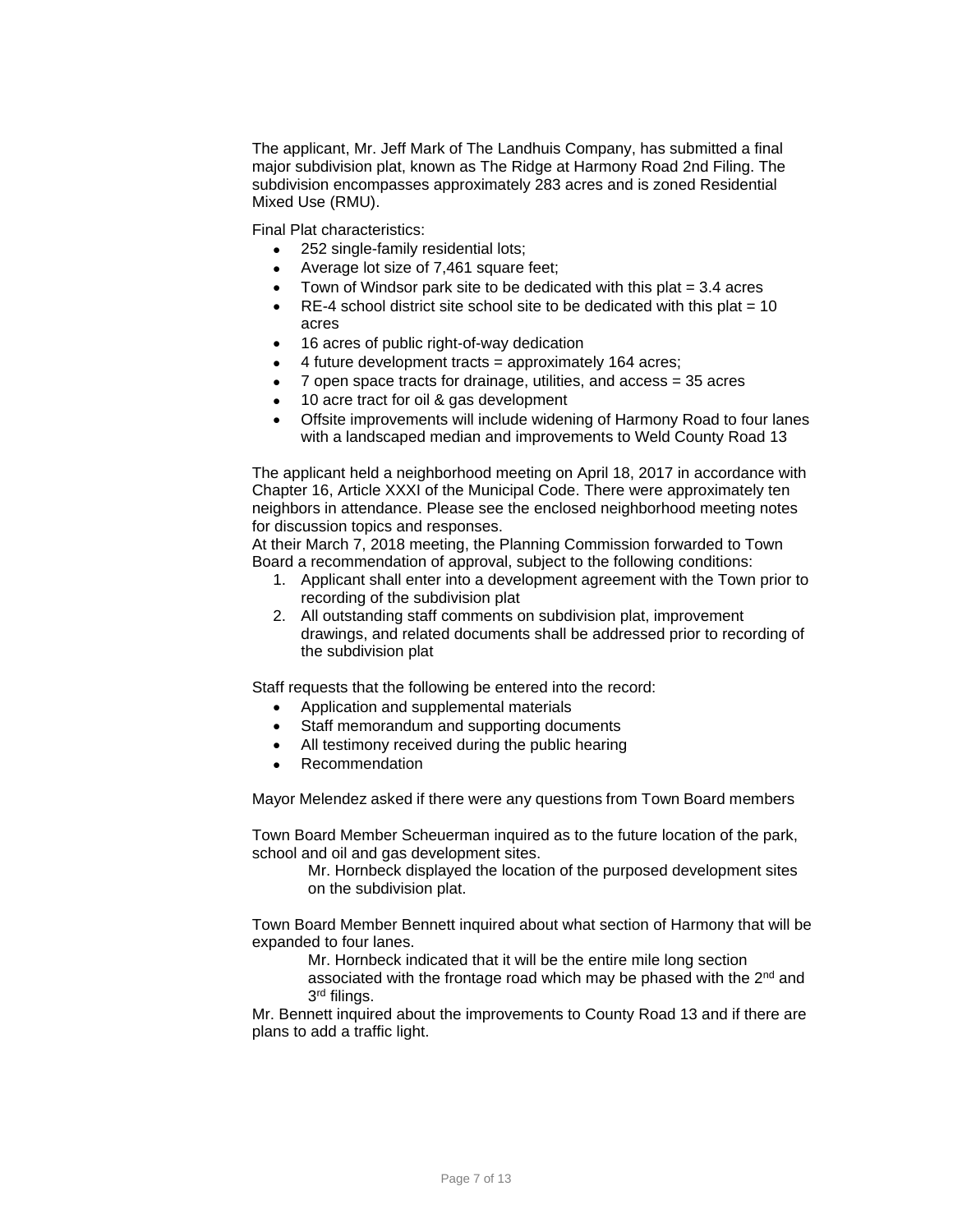Mr. Hornbeck stated that Weld County Road 13 has been improved from the previous development; however, they are adding a turn lane for access.The Town of Timnath is currently working to add a traffic light to Weld County Road 13 and Harmony Road.

Mayor Melendez stated that within the packet there were questions from homeowners from the neighborhood meeting regarding bike lanes and additional trail options around County Road 13. Ms. Melendez asked if those questions have been addressed.

Mr. Hornbeck responded that there is a trail proposal along the length of Harmony Road as well as internal connections that provide access to the school and park sites.

Mayor Melendez asked if anyone in the audience wished to speak on this matter. There was none.

Mayor Melendez asked if the applicant had anything further to add

Jeff Mark of The Landhuis Company, 519 Prospect Drive, Castle Rock, CO, clarified that the first filing located to the north of the second filing consisted of 420 residential lots zoned RMU (Residential Mixed Use). Mr. Mark stated that filing two will include removing all chip seal from County Road 13 and paving from Harmony Road north to County Road 76. Improvements along Harmony Road will consist of widening along the frontage and partnering with the Town of Windsor to complete the full four-lane build out.

Town Board Member Rennemeyer inquired if the future location for oil and gas happens to have any fixtures there currently or if it would become a development.

> Mr. Mark responded that there is a Surface Use Agreement with Anadarko as an oil and gas site was not given to them on first filing, therefore, it was required by State Statute that they receive the purposed 10 acer site.

Mr. Rennemeyer inquired as to what Anadarko's intentions would be for the site.

Mr. Mark presumed horizontal wells.

Town Board Member Adams requested clarification on the number of units for the purposed subdivision.

Mr. Mark responded 252 single family units.

Mayor Melendez inquired if all the lots have been sold for the first filing.

Mr. Mark responded that all lots have been sold and over half are under construction or fully built.

Mayor Melendez inquired if there will be a turning lane into Duncroft Drive off of Weld County Road 74.

> Mr. Mark stated that it will be a full access movement intersection. Mr. Hornbeck added that it is being planned to accommodate a future traffic light.

Mayor Melendez asked if the record is complete.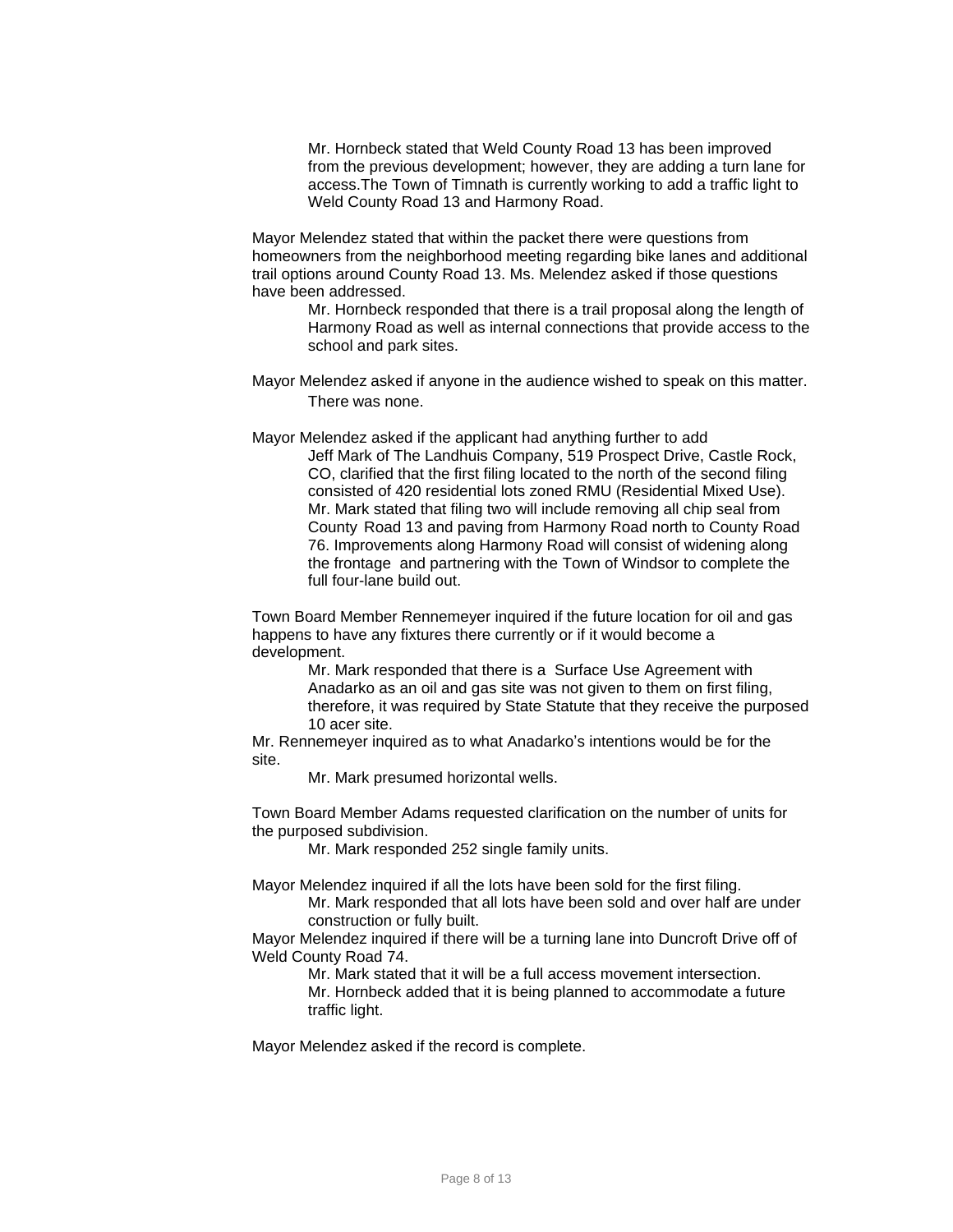The record is complete per Mr. McCargar

Mayor Melendez asked for a motion to close the public hearing.

**Town Board Member Bennett moved to close the public hearing; Town Board Member Rennemeyer seconded the motion. Roll call on the vote resulted as follows: Yeas – Scheuerman, Bennett, Rennemeyer, Adams, Melendez; Nays- None; Motion passed.**

- 4. Resolution No. 2018-27 A Resolution Approving the Final Major Subdivision Plat for The Ridge at Harmony Road  $2^{nd}$  Filing – Jeff Mark, The Landhuis Company, applicant
	- Quasi-judicial
	- Staff presentation: Paul Hornbeck, Senior Planner

Mayor Melendez asked if there was anything further to report. Mr. Hornbeck stated no.

Mayor Melendez asked if there were any questions from Town Board members. There was none.

Mayor Melendez asked for a motion.

**Town Board Member Rennemeyer moved to approve Resolution No. 2018- 27– A Resolution Approving the Final Major Subdivision Plat for The Ridge at Harmony Road 2nd Filing; Town Board Member Adams seconded the motion. Roll call on the vote resulted as follows: Yeas – Scheuerman, Bennett, Rennemeyer, Adams, Melendez; Nays- None; Motion passed.**

- 5. 7th & Crossroads Roundabout Landscape Design
	- Staff Presentation: Eric Lucas, Director of Parks, Recreation & Culture

In early October of 2017, a small working group representing the Town of Windsor began working with representatives from Raindance to discuss the possibility of substituting artwork of some form in place of some of the proposed landscape designs at both roundabouts on Crossroads. The group met twice and viewed drawings that we believe would be acceptable to the developer and Town Board.

The Town Board met January 8, 2018 in a work session to discuss the landscaping of both roundabouts. The Board approved the design of the Raindance roundabout (developer built) and asked staff to perform some value engineering of the landscaping in the 7th & Crossroads roundabout (Town constructed). Staff has completed the value engineering and will present three options for the Board to select from.

The options that will be presented and associated costs are listed below:

 *Option # 1:* \$70,000 with associated look identical to roundabout at 7th & Eastman Park Drive.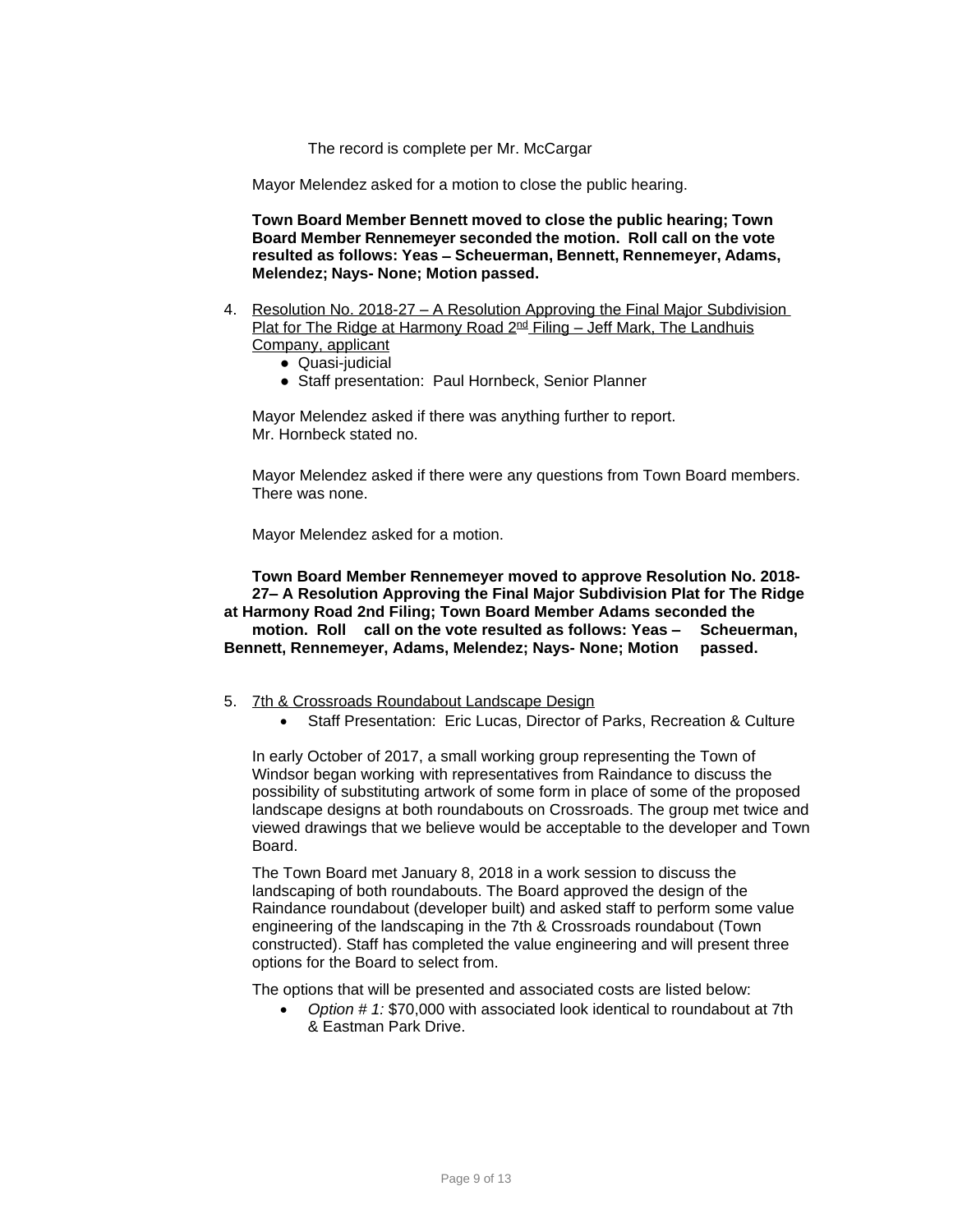- *Option #2:* \$85,076 with value engineered look nearly identical to option #3 just fewer plants/trees. (see attachment C.5.d) Please note the highlighted staff reductions and modifications.
- *Option #3:* \$106,565 with associated look identical to what was shared by staff at work session on 1/8/2018 (see attachment C.5.b & C.5.c)

Staff is recommending *Option #2* based on a desire to continue the theme of improved aesthetic looks in our Town entryway corridors.

The Town Board discussed the options available and the financial impact it would have on the capitol budget as well as what it would take to maintain the roundabout.The Town Board unanimously agreed to move forward with option #2.

- 6. Resolution No. 2018-28 A Resolution Approving an Increase in Fees for the Commercial Use of the Town of Windsor's Brush Recycling Facility, Effective April 1, 2018
	- Legislative action
	- Staff Presentation: Eric Lucas, Director of Parks, Recreation & Culture

At a recent Town Board work session on February 26, 2018 Directors from both Public Works and Parks, Recreation & Culture Departments discussed the need to relocate the current brush and recycling center at Diamond Valley Park due to the soon to commence expansion at the park as well as the cost of performing the brush & recycling service.

Staff shared with the Board that the brush and recycling site lost \$26,661 in 2017 and due to anticipated increases in the grinding of the brush we were expecting the financial impact to be a projected loss of \$66,114 in 2018. In an effort to reduce the projected net loss of doing business staff advocated for a variety of options that varied from fee increase to discontinuing brush collection altogether.

After significant discussion, the Board directed staff to provide a recommended increase in fees for commercial recycling and to leave the resident fee unchanged. Based on this direction, staff researched surrounding communities to determine what they are charging for commercial brush recycling.

Surrounding Commercial / Residential Brush Recycling Rates:

- Windsor 2017 Rate: \$7 per cubic yard Commercial / \$3 Resident
- Hageman: Requires a quote and based on weight for commercial. Pickup truck costs \$10.25
- Larimer County: Commercial based on weight. Resident pickup truck costs \$18
- Loveland: Unable to locate commercial costs. Residents are \$8 per month curbside
- Greeley: No Commercial. Resident pay between \$5 -\$15 depending on the type of material.

Given that we have no scales in place at this time to weigh deliveries (staff estimates the size of each commercial load), and the cost that neighboring communities charge residents it is quite apparent that our commercial rates are very low. In 2017 we collected 19,000 cubic yards of brush for recycling. We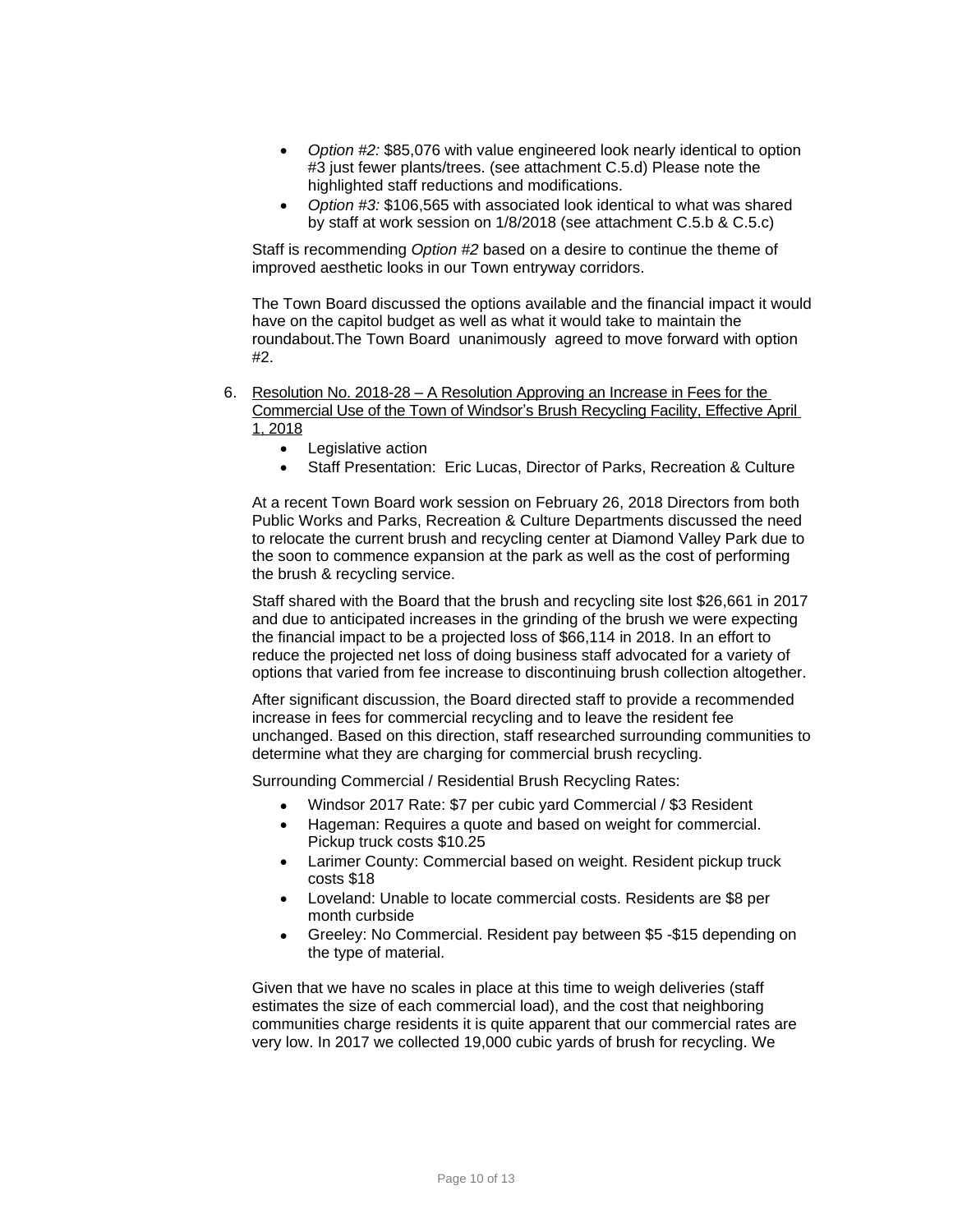estimate that 50% of the brush pile or 9,500 cubic yards was delivered via commercial operators. Given the desire by staff to achieve the following three objectives:

- 1. Maintain 2017 pricing for residential brush recycling.
- 2. Reduce or maintain the monetary loss (\$26,661), we are currently experiencing in brush recycling.
- 3. Reduce the size of the brush pile.

Staff will be recommends that we double the 2018 commercial brush fees to \$14 per cubic yard and leaving the residential rate at \$3 per load (goal #1). As noted in the previous work session, if commercial recycling ceased to exist we should expect to lose \$30,604 in 2018. While we do not anticipate all commercial recycling to end, we do expect that due to the recommended fee increase we will see commercial recycling decrease. This should result in a smaller brush pile (goal #3), which will result in a smaller amount of brush to be ground (goal #2). If commercial recycling does not decrease we will see our revenue increase proportionately. Because we have no way to accurately determine how much brush is in a commercial load it is impossible to accurately determine the exact impact.

Staff will need to be well versed in load estimating as it is imperative that we accurately charge commercial users. Failure to accurately estimate could result in increasing our net loss in this service operation.

Staff is recommending that commercial brush recycling fees be increased to \$14 per cubic yard and adoption of Resolution 2018-28.

Mayor Melendez expressed her concern over the resolution as presented and would not support it in its current configuration. It was suggested that the residential fees be increased from \$3.00 per load to \$6.00 and commercial fees be increased from \$7.00 per cubic yard to \$14.00. Discussion revolved around cash transaction options as well as making the price range affordable while still allowing citizens to have a local service. After much deliberation the Town Board agreed to increase the price for residential from \$3.00 per load to \$5.00 and increase commercial from \$7.00 per cubic yard to \$15.00. Mr. McCargar re-printed the current resolution to reflect the amendment.

**Town Board Member Scheuerman moved to approve the revised version of Resolution No. 2018-28 as presented; Town Board Member Bennett seconded the motion. Roll call on the vote resulted as follows: Yeas – Scheuerman, Bennett, Rennemeyer, Adams, Melendez; Nays- None; Motion passed.**

- 7. Resolution No. 2018-29 A Resolution Appropriating Additional Sums Of Money To Defray Expenses In Excess Of Amounts Budgeted For The Town Of Windsor, Colorado, For 2017
	- Legislative action
	- Staff presentation: Dean Moyer, Director of Finance

Each year at the end of the year we do a supplemental budget as a housekeeping measure to adjust the previous year's budget. When developing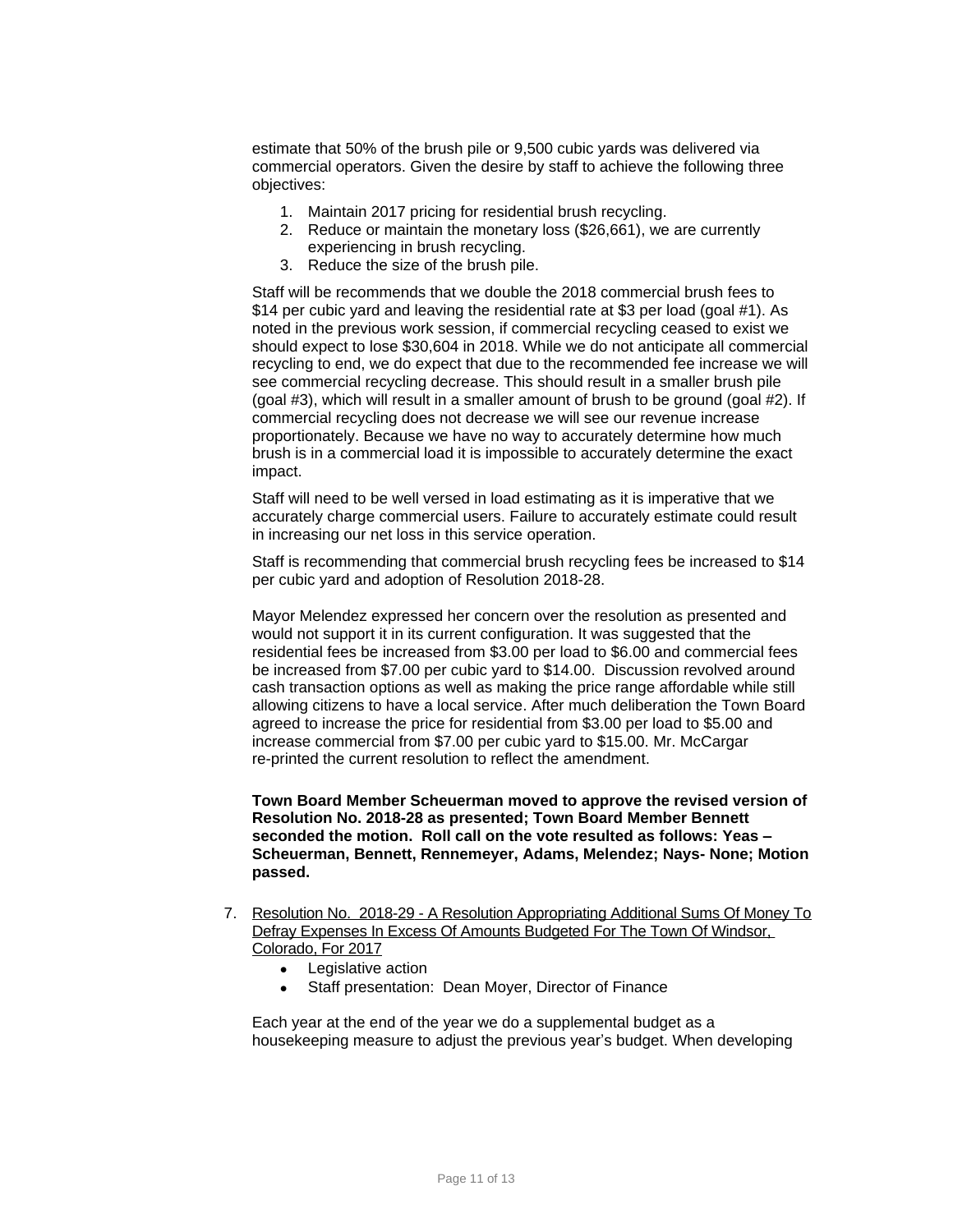the 2017 budget we included everything we could foresee happening during 2017, based on the information we had at the time. During the course of 2017 operations, several events occurred that we did not foresee while preparing the 2017 budget. We have a few adjustments we must now make in order to keep our budget in compliance with State budget law and auditor requirements.

- *Development agreements*: In the course of 2017 operations, we took final acceptance of infrastructure and raw water dedication that was constructed by developers in various subdivisions. To properly account for these transactions, we need to record both revenue and an expense for the dollar value of the improvements or the shares of water. If the expenditure side of the equation causes us to exceed our budgeted amounts for 2017; we will be in violation of State Budget laws, even though no money changed hands. To prevent this we need to adopt a supplemental budget to account for these transactions. The costs of the infrastructure are from the development agreements. The enclosed chart details the total infrastructure we have taken final acceptance from developers as well as shares of water we have accepted as dedication totaling \$10,211,819.35.
- *Line Item Adjustments*: These are items that changed during the course of 2017. As we said in the course of the year, our revenues exceeded our budget projections. Also we added some projects or increased the scope of existing projects as money was available. These are addressed individually by fund.

Per Mr. Moyer, Resolution No. 2018-29 is a housekeeping item for the 2017 budget. Building permits drove the increase in park and water tap fees collected. In regards to expenditures, some took longer than expected, some cost more than expected and some came up through the year that were not planned. The Town of Windsor also received dedicated shares of raw water and final acceptance of infrastructure from developers. Resolution 2018-29 is adjusting the original adopted budget to reflect the changes during the year and keeping Windsor in compliance with the state budget law.

Staff recommends the approval of the 2017 Supplemental Budget as presented.

Mayor Melendez asked if there were any questions from Town Board members. There was none

**Town Board Member Rennemeyer moved to approve Resolution No. 2018- 29– - A Resolution Appropriating Additional Sums Of Money To Defray Expenses In Excess Of Amounts Budgeted For The Town Of Windsor, Colorado, For 2017; Town Board Member Adams seconded the motion. Roll call on the vote resulted as follows: Yeas – Scheuerman, Bennett, Rennemeyer, Adams, Melendez; Nays- None; Motion passed.**

- 8. Financial Report January 2018
	- Staff presentation: Dean Moyer, Director of Finance

Mr. Moyer gave an overview of the financial report that was included in packet material.